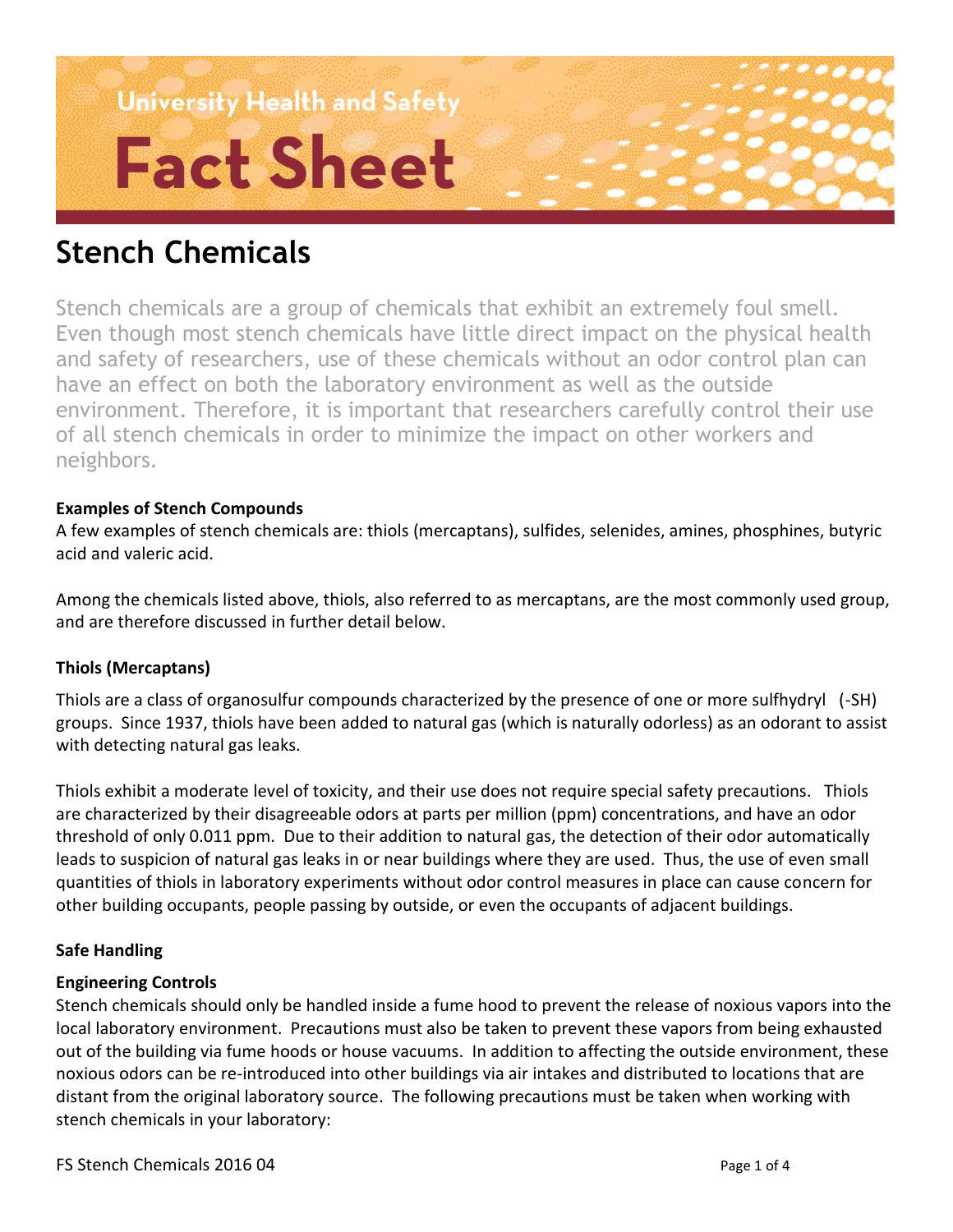

- 1. Use the minimum amount of stench chemical possible (avoid using excess);
- 2. Perform liquid transfers by using a syringe or cannula. Never pour or pipette solutions of volatile compounds;
- 3. Keep the hood sash down as low as possible; and
- 4. A cold trap or a bleach trap must be employed to prevent vapors from exhausting into the fume hood (Figure 1).
- 5. Safe Operating Procedures (SOPs) describing the safe use, handling, odor control measures implemented must be maintained in the laboratory and reviewed by all laboratory staff prior to beginning any work with stench chemicals.

#### **Bleach Traps**

Thiols, sulfides, phosphines, and disulfides can be oxidized to less malodorous sulfoxides, sulfones, and phosphine oxides (or other more highly oxidized phosphorous compounds) before venting to the environment. This oxidation can be most easily accomplished using a bleach solution.



Figure 1: The diagram above shows the set-up for a typical bleach trap. The reaction is first vented into an empty trap, to prevent back flow, and then into a bleach solution. As shown in the figure above, the trap should be filled half way through with bleach (Clorox bleach is 6.15% sodium hypochlorite by weight). The hydrochloric acid generated from the oxidation reaction is neutralized by connecting the bleach trap to a potassium hydroxide trap before venting to the fume hood. The oxidation reaction is exothermic, thus if a large amount of stench chemical is being oxidized then cooling of the traps will be necessary to keep their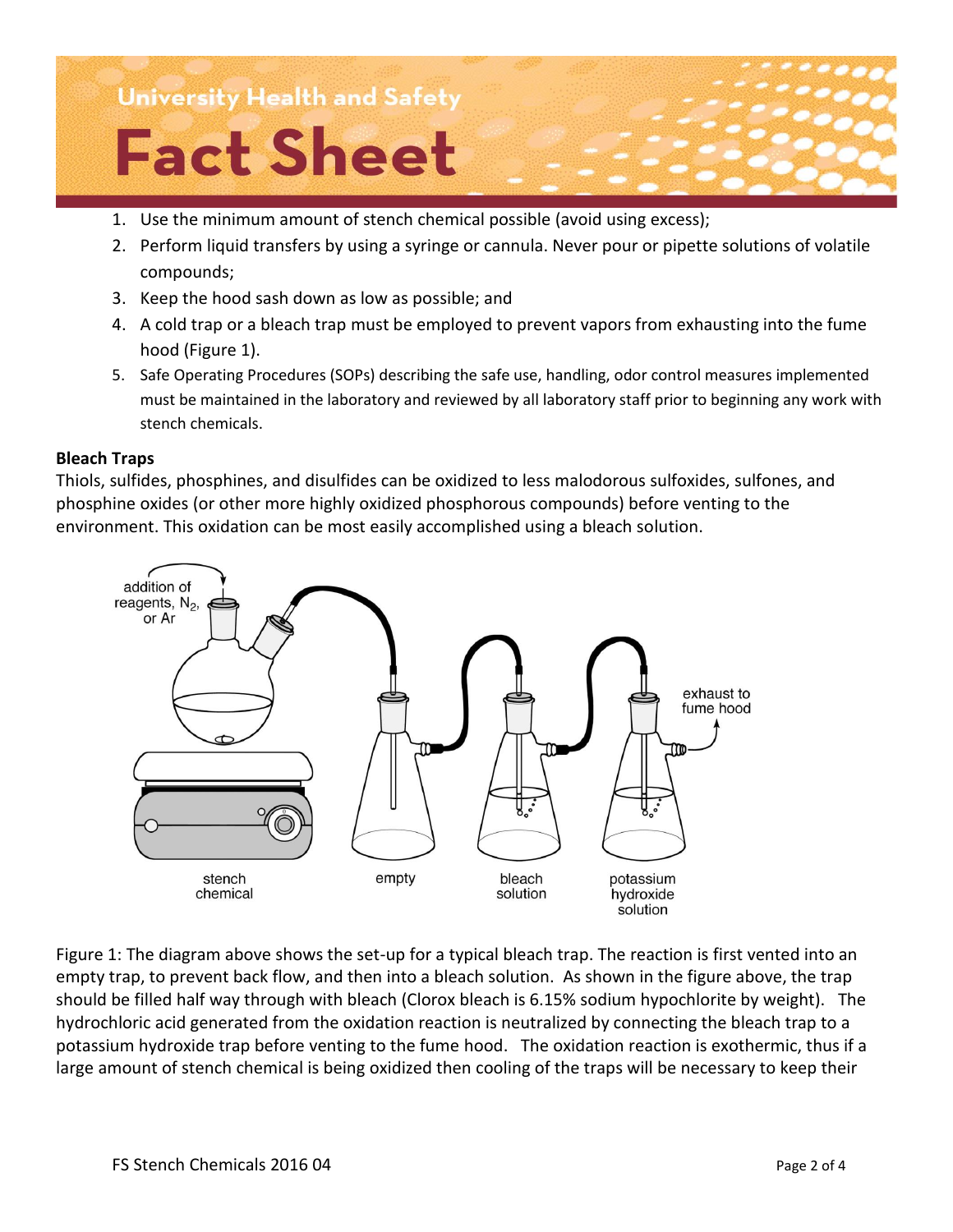**University Health and Safety Fact Sheet** 

temperature from rising. The cooling can be achieved by placing the trap in a container filled with water and ice cubes, ensuring that the water level does not surpass the level of the trap vents.

#### **Solvent Evaporation**

A cold-finger trap (cooled at least to -78 °C) must be used when evaporating solvent under reduced pressure when a stench chemical is present. The collection bulb must be cooled as well. Inadequate cooling of the condenser and collection flask when using the house-vacuum will result in a release of noxious vapors via the vacuum pump exhaust. If a rotary evaporator is used, it should be located inside of a fume hood. The placement of cooled trap and collection bulb is the same as shown in the figure above.

#### **Emergencies and Spills**

If a stench chemical is spilled in the laboratory, including the fume hood, please report the incident to DEHS at (612) 626-6002. Small spills can be cleaned up by placing absorbent material on top of spill. Gloves, lab coat, and safety glasses must be worn. All disposable cleanup materials such as gloves and absorbent pads should be sealed in a zip-lock bag, placed in a wide-mouth plastic jar, labeled as hazardous waste, and disposed of as hazardous waste. Call DEHS at (612) 626-6002 for assistance with larger spills.

#### **Clean-up, Waste Disposal and Storage**

All materials should stay in the hood until decontaminated or contained

- Bottles of stench chemicals: cap tightly, wipe off the exterior with a mild bleach solution, seal them with Teflon tape. Store in either an over-pack (a second fully sealed outer container) with an adsorbent such as activated carbon or in a vented cabinet.
- All labware (glassware, syringes, cannula, septa,etc) that came into contact with malodorous compounds should be rinsed and/or submerged in a bleach solution. Do this IN THE FUME HOOD to oxidize all traces of the noxious chemical. The oxidation reaction can be slow, so soaking for 24 hours may be necessary.
- Porous materials (labcoat) that cannot be soaked should be bagged and laundered or disposed. Consider using a disposable or designated lab coat when working with stench compounds.
- Disposable items (gloves, paper towels, and septa etc) should be enclosed in a zip-lock bag, placed in a wide-mouth plastic jar, labeled as hazardous waste, and disposed as hazardous waste.
- The malodorous contents of a cold-trap should be carefully added to a cooled bleach solution and the glassware rinsed and/or submerged in a bleach bath ALL IN THE FUME HOOD.

Wipe down all surfaces with a bleach solution before leaving

Wipe the hood surface, bottom of shoes, exterior of all containers.